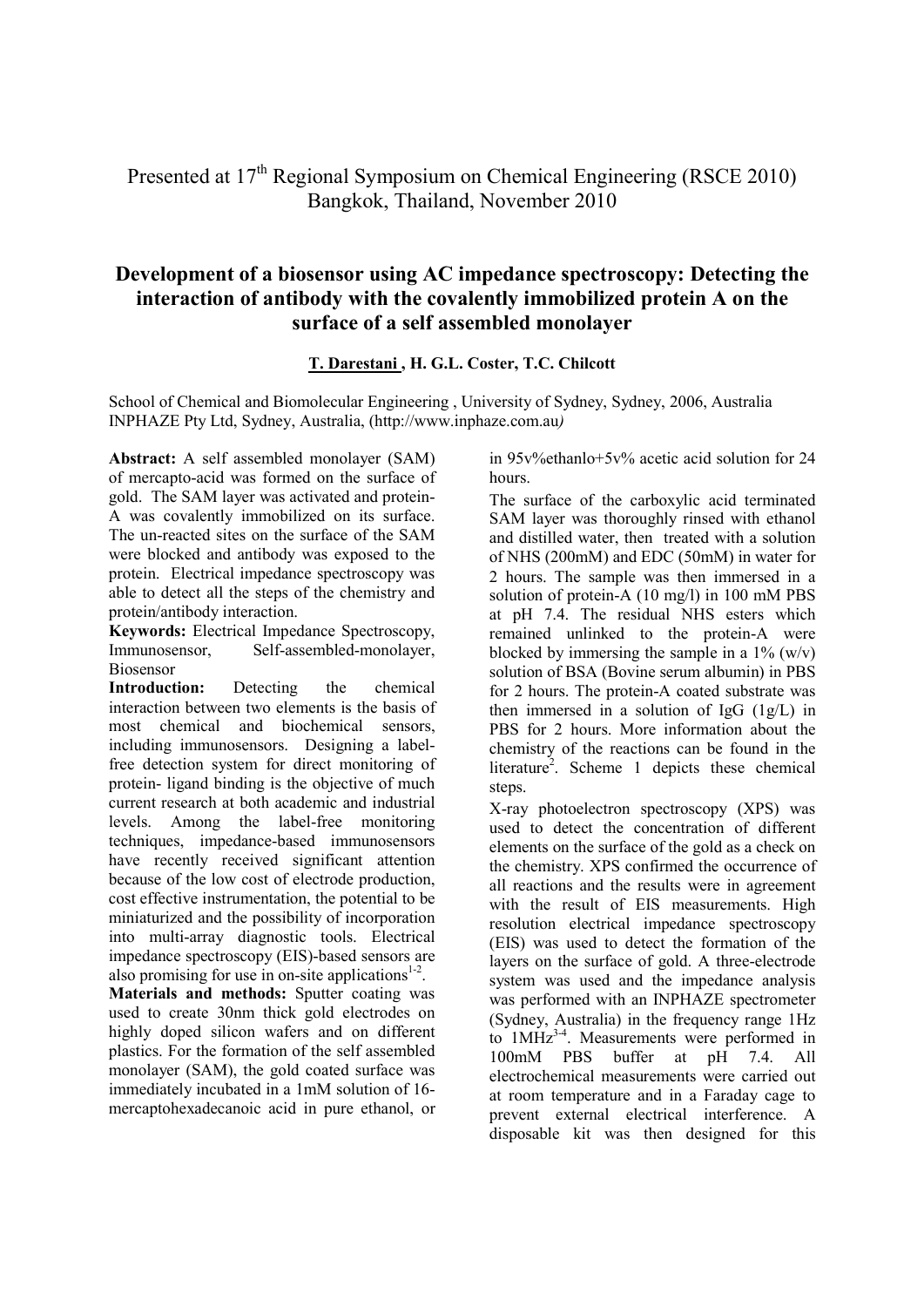biosensor. The kit was designed for 6 experiments and two gold electrodes in every well were used for two terminal EIS measurements. A plastic cassette was injection molded and stuck to the cassette on the plastic slide. The gold pattern was sputter-coated on the plastic slide to fabricate the electrodes.



**Fig1.** Capacitance versus frequency (a) and Capacitance of the layers at 1Hz . The insert of each graph (a) shows the changes on an expanded linear scale in the low frequency range (1-10 Hz).

## **Results and discussion:**

The INPHAZE electrical spectrometer used in this research was able to measure and report the real and imaginary part of Impedance (Z), Capacitance (C) and Conductance (G) over a wide range of frequencies  $(0.01 \text{ Hz to } 1 \text{MHz}).$ The capacitance of all samples decreased with increasing frequency. At high frequencies the spectrometer measures the impedance of the solution. It can be seen that in all the samples the impedance at high frequencies merges to almost the same value. A series resistance was used to represent the solvent which is in series with the biosensing element.

At low frequencies the layers on the gold are dominant because of their lower conductivity compared to the PBS solution. The layers on the gold increase the impedance and decrease the capacitance. The reduction in the capacitance is greater on formation of the SAM and the subsequent immobilization of protein- A that is the drop in capacitance on binding the antibody.

The capacitance measured for bare gold is that of the ionic double layer which forms on the surface of gold due to absorption of predominately negatively charged ions from solution to the surface of the gold $6$ . Dielectric structure refinement (DSR) software (INPHAZE Pty Ltd) based on the least–squares-error method, was used to find the equivalent electrical circuit for each sample and to estimate the thickness of the layers.

**Conclusion:** Electrical impedance spectroscopy is able to detect all the steps of the chemistry and protein/antibody interaction. The single use biosensor device developed in this research is able to detect the interaction between any ligand and a functionalized surface with high resolution. In this system, EIS can detect the thickness of the layers accurately and also gives useful information on roughness of the surface. The kinetics of the reaction can also be studied by performing dynamic impedance measurements.

**References:**